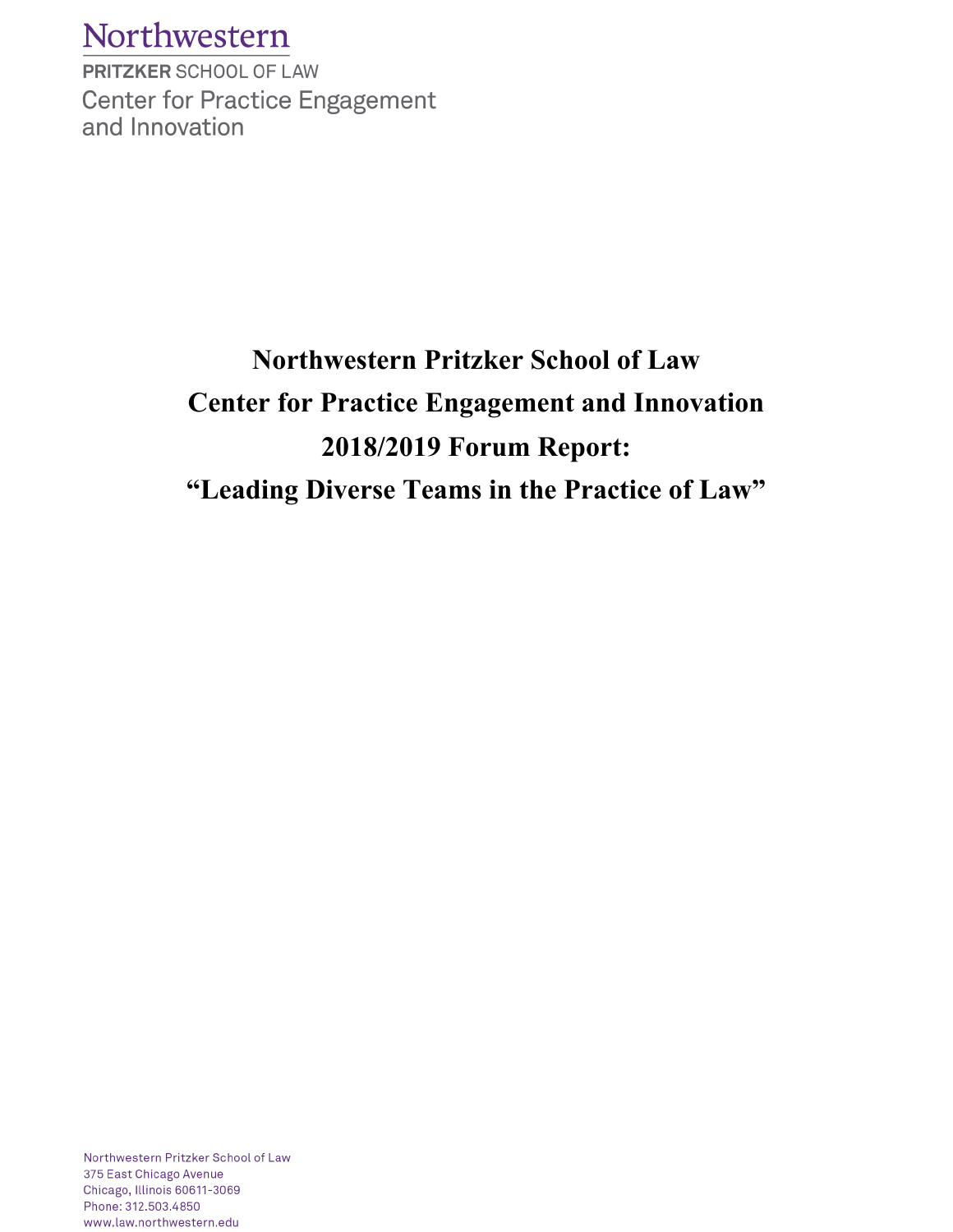#### **Introductio**n

Dynamic forces are reshaping the legal profession. Northwestern Pritzker School of Law's Center for Practice Engagement and Innovation, ("CPEI"), creates opportunities for legal services professionals to exchange ideas about how these changes impact what it means to train the best prepared lawyers, and to deliver actionable intelligence for shaping responsive, innovative educational experiences.

CPEI's "design year" begins with a mini SWOT analysis by its advisory board, identifying an area where disruption in the sector creates a need for fresh thinking about legal training. After identifying an area of focus, CPEI convenes information gathering meetings, or forums, bringing together professionals from different areas of the legal service sector to discuss the year's area of focus. The information is digested, and consistent through-lines are identified.

The culmination of CPEI's year is a design charrette: several teams of experientially diverse professionals design, share, deconstruct, and reassemble models of a learning experience intended to achieve the learning objectives identified through the forum process.

This report outlines the forum structure, summarizes major takeaways, highlights some unique perspectives, and proposes the year's culminating design charge

#### **The 2018/2019 CPEI Forums**

This year, CPEI's fourth, we began a multi-year exploration of what it means to practice leadership in the contemporary legal services environment. The center expanded its efforts and hosted three forums across the country, all focusing on exploring this year's particular issue, leading diverse teams in a legal problem solving setting. The center held forums in San Francisco, New York, and Chicago, doubling the number of participants over past years. Participants included professionals from law firms, including junior associates, senior associates, and partners; government attorneys; law firm recruiting and talent development professional; inhouse attorneys; and other legal service industry professionals. At each of the forums, the participants responded to the following four questions:

- 1. What do we mean by "diverse teams" in a legal problem solving setting?
- 2. What do we mean by "leading" diverse teams in a legal problem solving setting?
- 3. What skills, abilities, sensitivities, and values should a successful leader of diverse teams possess?
- 4. How can a law school create learning experiences to cultivate those skills, aptitudes, sensitivities, and values?

Each forum began with a general charge and presentation of the questions presented, avoiding any anchoring of the work of the small group breakout discussions to follow. That said, forum administrators identified two baseline ideas: (1) statistical evidence shows that diverse teams tend to have better results than non-diverse teams, and (2) clients want diverse teams. After giving them their charge, we broke the attorneys into small discussion groups of 5-7 individuals. In assigning participants into different groups, we strove to breakup individuals coming from the same organization and, where possible, to cluster folks with similar professional orientations.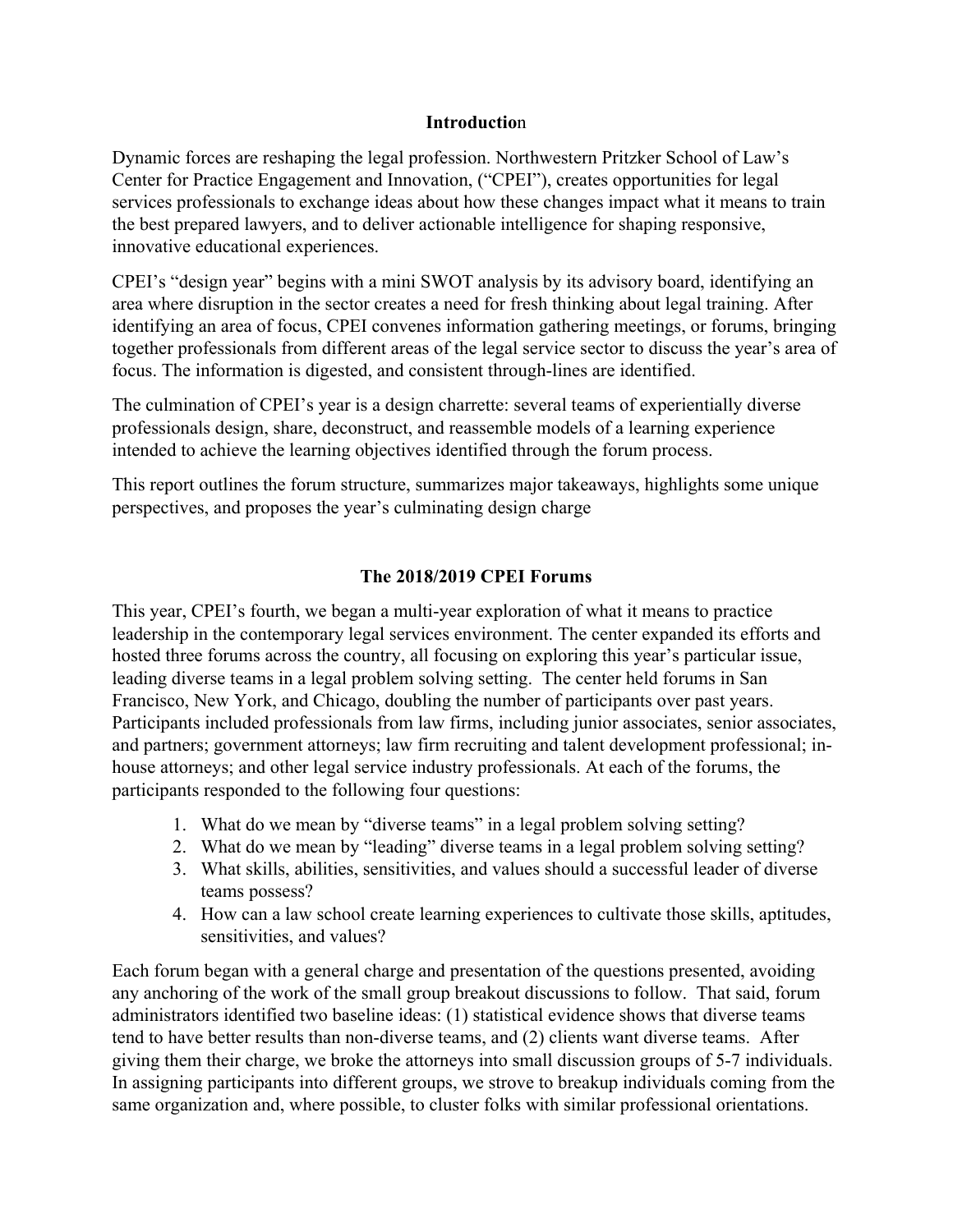After an hour and a half in their small breakout groups, participants were given 20 minutes to individually fill out a hardcopy of the questions we had asked them to discuss. Finally, the forum ended with a plenary debrief, where participants were encouraged to share some of the discussion points from their small breakout groups with the entire audience of participants.

The following report outlines aggregate, thematic summaries of all the feedback we received across the forums. We used audio recordings and written notes from the small breakout group sessions, the individually submitted surveys, and the discussions during the plenary debrief to try and find common trends and themes. We also include some particularly unique contributions and considerations from the small breakout group sessions.

### **Please note: these are summaries of participant feedback and not the opinions of CPEI or Northwestern Pritzker School of Law.**

### **What do we mean by diverse teams in a legal problem solving setting?**

#### *Aggregated Participant Responses:*

In discussing what a diverse team means in a legal problem solving setting, typical markers of diversity are insufficient to truly cover the breadth of possible diversity. Forum participants almost universally discussed that characteristics like race, gender, sexual orientation, and socioeconomic and cultural background are undoubtedly important—people from varied backgrounds bring with them varied experiences and problem-solving skills, and that can only make a team stronger. Participants also almost universally acknowledged, however, that in a legal problem setting, achieving diversity along these traditional matrices should be the floor, not the ceiling.

That said, many legal problem solving settings struggle to meet even the prototypical markers of diversity. While firms increasingly have stronger diversity numbers among their younger associates, those in higher leadership positions tend to fall along less diverse lines. This can lead to high rates of attrition, because when associates do not see people who look like them in positions of leadership, they do not always want to remain part of the team. Participants discussed how differing levels of experience can contribute to the diverse makeup of a team. Several participant groups also discussed the concern that the traditionally diverse members of a group might actually function as "window dressing," rather than as an integral part of the team. Clients are looking for diverse teams, but there is a concern that achieving the appearance of a diverse team might not actually lead to the exchange of diverse thoughts and ideas.

Diverse teams in a legal problem solving setting will ideally also include members that fall along less traditionally diverse lines. Participants discussed factors like personality type, cognitive strengths, and practice areas when trying to compose a more deeply diverse team, too. Teams with members from a broad spectrum of practice fields, who interact with problems and with people in different ways, offer a breadth of experiences and approaches that provide ample opportunity for creative and efficient problem solving. This sort of beneath-the-surface diversity can inform team dynamics not only within the same firm or company, but also when we consider teams working across several firms and companies.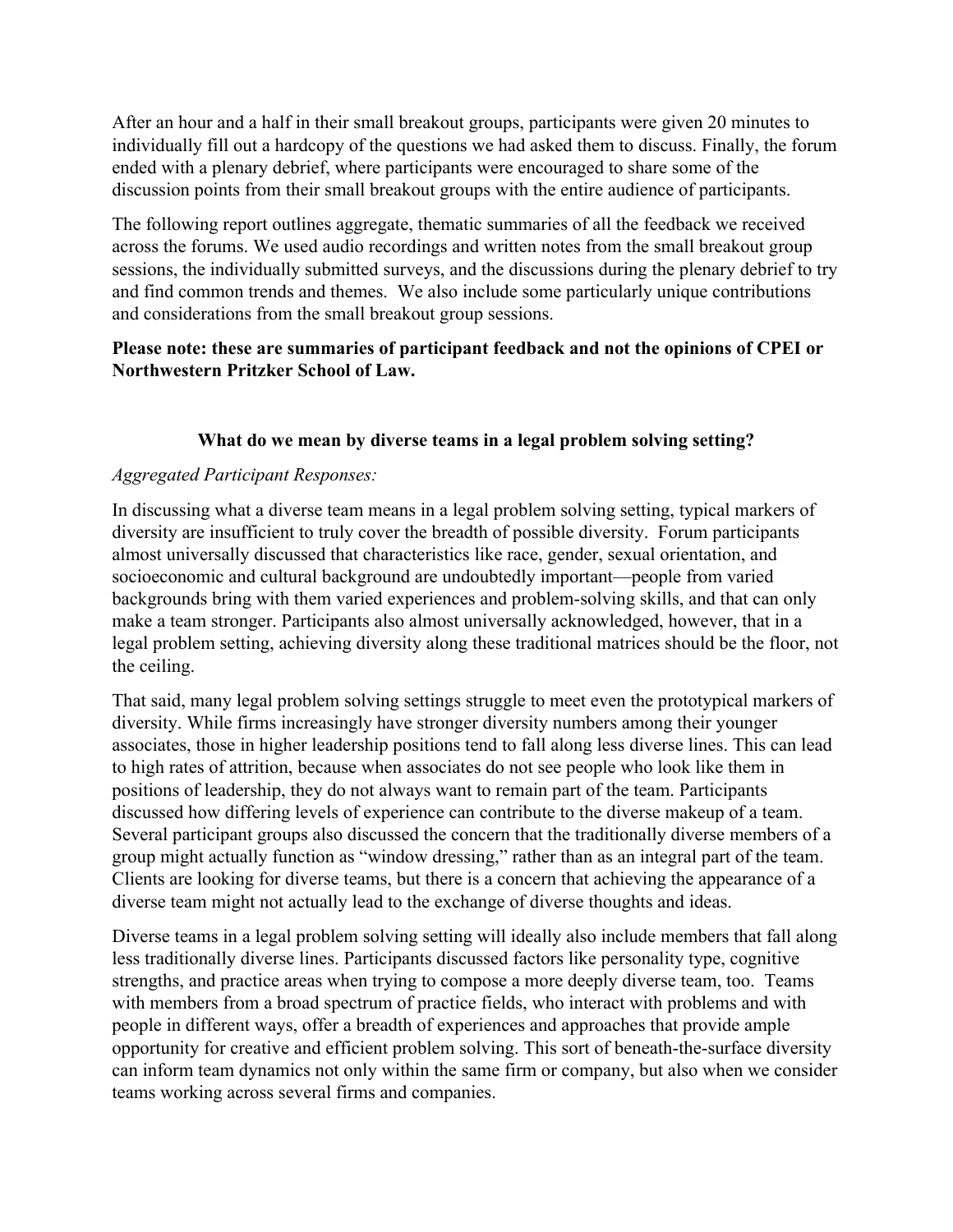Fundamentally, diversity as we have traditionally understood it can and should be a consideration when putting together a diverse team in a legal problem solving setting. However, we should also consider less traditional markers of diversity when trying to put together a truly diverse team.

#### *Unique Participant Perspective- Personality Analytics Software*

While different personality types exist, we can also consider personality analytics when trying to finely tune diversity within a team. One team discussed the merits of personality analytics software. Personality analytics software allows us to track the way people respond to problems and highlights different cognitive strengths and weaknesses in an individual. These sorts of technologies go beyond the personality-type tests we are familiar with and instead offer in-depth metrics for better understanding an individual's unique problem solving landscape. Relying on such in-depth analytics can ensure that the makeup of a problem solving team is truly diverse.

### **What do we mean by "leading" diverse teams in a legal problem solving setting?**

### *Aggregated Participant Responses:*

Having an effective leader is critical to ensuring optimal performance among all members of a team. An effective leader can help ensure that diverse members of a team are not just "window dressing," and are instead valuable and fully utilized members of the team. Participants discussed how leading a diverse team involves being able to pull together people with different skills, strengths, and backgrounds, and knowing how to utilize each member according to those skills, strengths, and backgrounds. Because a diverse team necessarily includes people with unique thoughts, perspectives, and approaches, leading a diverse team requires not just the ability to delegate, but also the ability to effectively liaise among and between the members. All participants explored at some length the difference between traditional "leadership" qualities i.e. being able to give out orders—and some of the more nuanced sensitivities a truly effective leader should have.

Often, a team member with a diverse perspective might not feel they have the space to voice their contributions safely. Participants discussed how providing ample space and opportunity for unique ideas to flourish was integral in leading a diverse team. Some groups discussed that barriers to welcoming new ideas include "tight deadlines" and deeply entrenched "hierarchical values," both of which tend to make regular appearances in law firms. A leader of a diverse team in a legal setting must, then, implement open lines of communication to ensure that individual members know who to go to when they have thoughts, ideas, or concerns. Sometimes, limits on time and resources require that traditional problem solving techniques are utilized. Because reverting to traditional models of problem solving might discourage members from voicing diverse perspectives, some participants suggested that a leader of a diverse team should provide time for discussion after arriving at a solution to go over how and why that particular solution was reached.

Fundamentally, leading a diverse team means aggregating input from all of the individual team members and pulling out the salient perspectives that can drive innovative solutions while still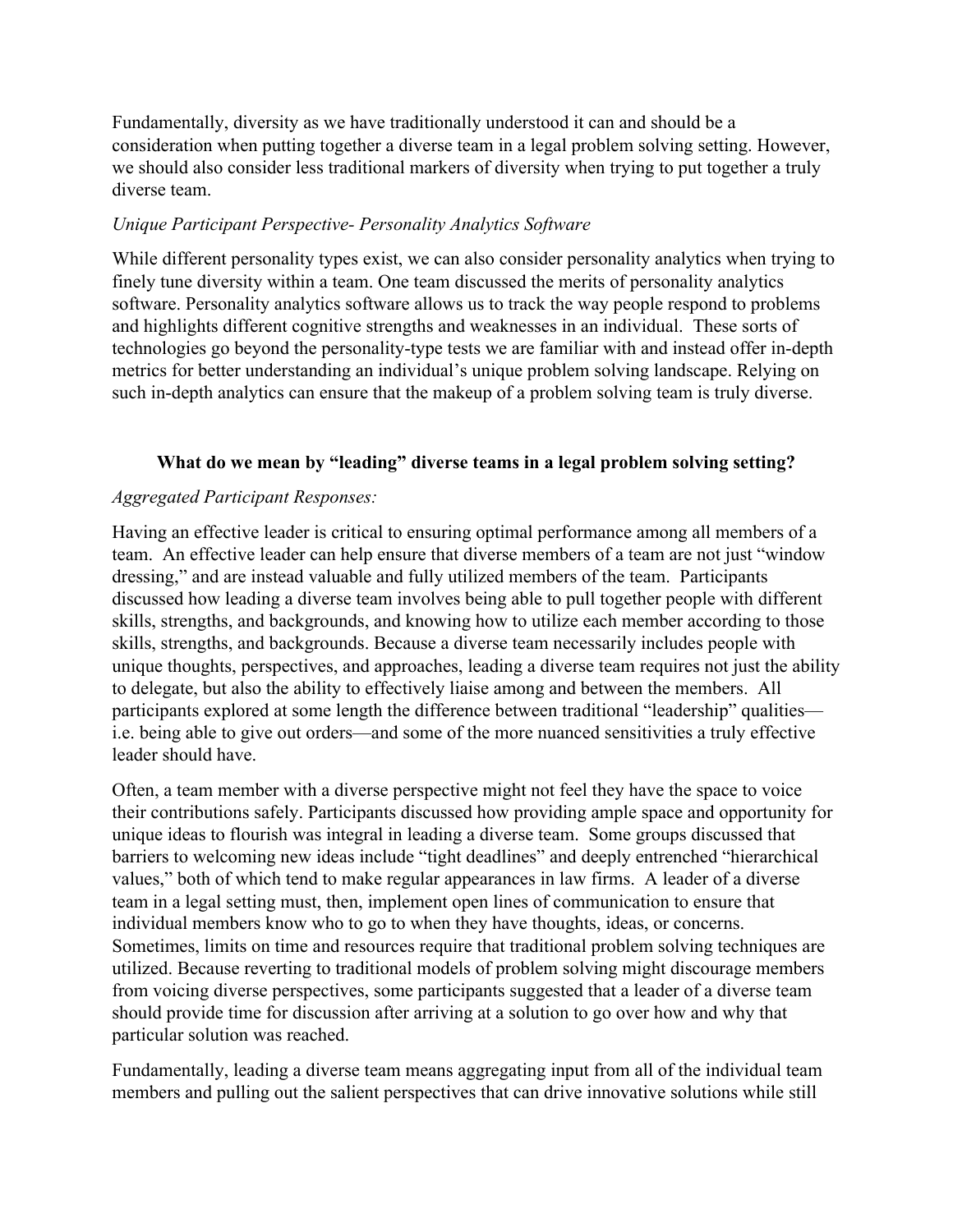keeping in mind the interests and needs of the client. As one participant articulated, "leading means being a good role model; a good listener; being dedicated to the growth and development of everyone on the team and being attuned to the needs of the clients." A leader of a diverse team acts as a project manager and must be able to energize and utilize all team members as fully as possible.

#### *Unique Participant Perspective- Implementing Behavior-Specific Policies*

A primary barrier to eliciting diverse perspectives is that many individuals of a team are afraid to swim against the current. Almost inevitably, hierarchies- and complementary patterns of behavior- develop within a firm or company culture. Making sure that there are official avenues for calling out behaviors that discourage voicing new ideas is critical to ensuring diverse teams flourish within an organization. Almost every firm or company has a set of values it espouses as central to its mission, but nebulous values seldom provide tangible solutions to exclusionary patterns of leadership.

One way to better lead diverse teams is to implement a set of behavior-specific solutions to conflicts as they come up. For example, providing formal avenues for diverse members of a team to speak up when they feel they are being excluded will provide them with the opportunity and space to report if and when things like implicit bias might be impacting their opportunity to contribute to the group. Creating behavior-specific action plans for dealing with these sorts of conflicts can make sure that personal emotions play less of a role when confrontation is necessary. It creates a safer space both for the person who feels they were treated unfairly and, paradoxically, for the person who was being unfair, too. Having a procedure in place allows all members to deal with an issue and move on quickly, while still ensuring that resolution is reached.

#### **What skills, abilities, sensitivities, and values**

#### **should a successful leaser of diverse teams possess?**

#### *Aggregated Participant Responses:*

When trying to lead a team, many revert to traditional tendencies associated with leadershipthey will delegate, give orders, and make tough decisions after listening to other members' feedback. To do so skillfully, though, a leader must be a good listener. Almost every participant noted that being a good listener is a crucial skill in being a good leader. Being a good listener requires more than asking a question and hearing the answer; a good listener must employ empathy and patience when eliciting contributions from members of the team. Being a good listener often requires shelving one's own perspective momentarily in order to more fully hear what the other person is saying. Attached to it is a sense of humility; of recognizing that everyone has something valuable to contribute.

A good leader will also be able to gently persuade, guide and motivate members of their team. Sometimes group dynamics energize certain members and discourage others. A leader must be able to see how a group dynamic is affecting each member and work to get each member to feel like a critical contributor to the team. A lot of participants discussed the importance of "EQ" or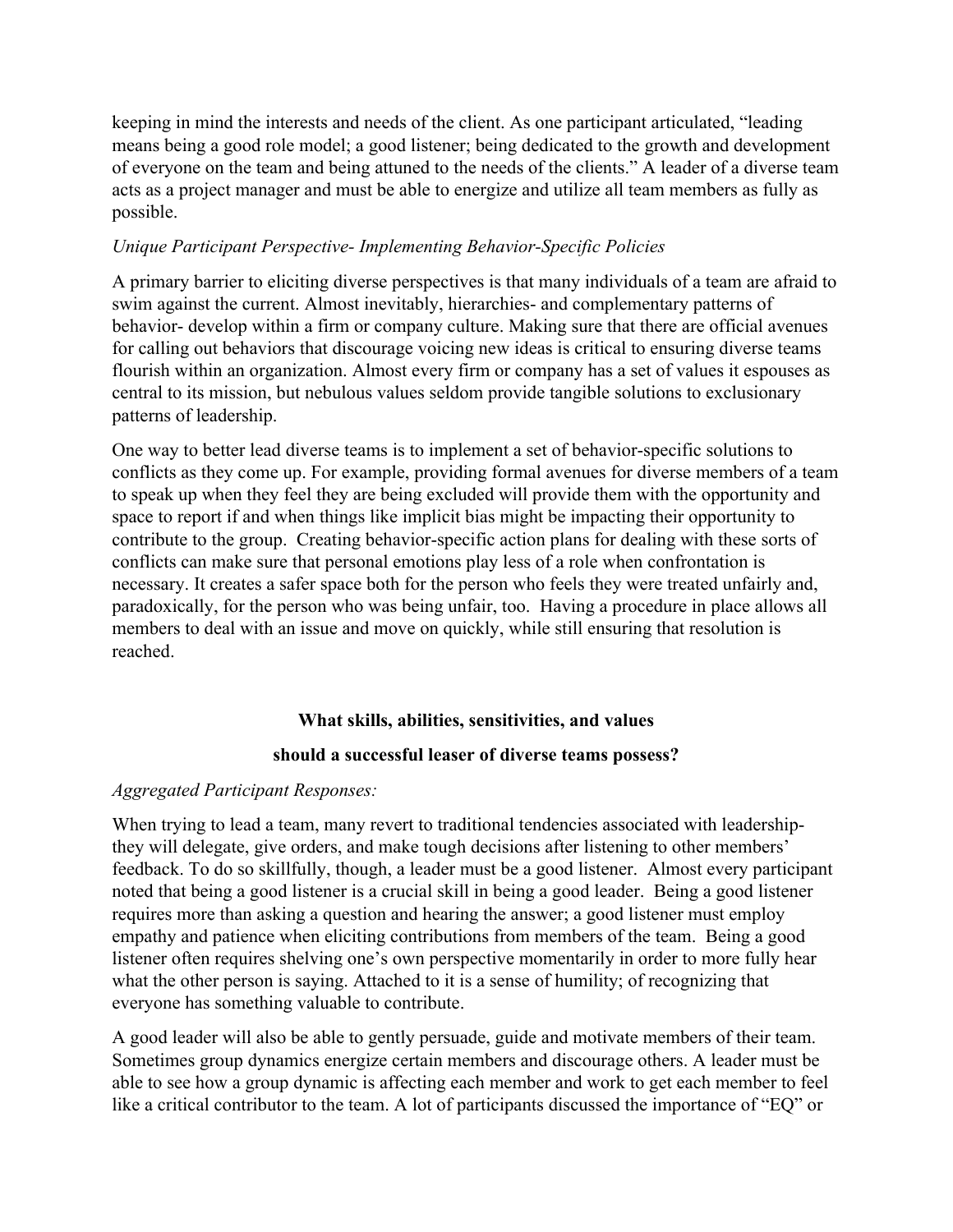emotional intelligence, and how a good leader of a diverse team will have plenty of EQ. They noted that leaders with a high EQ will be able to recognize the strengths and weaknesses of each member in the team and delegate tasks appropriately.

Finally, a good leader must be able to take criticism well. One small breakout group discussed how lawyers tend to be bad at two things: empathy and receiving critical feedback. Both are huge barriers to effectively leading diverse teams. Receiving critical feedback and being willing to change behavior in response illustrates respect and personal investment on the part of a leader. It also sends team members a clear message that they have the space to speak up if they feel they are not being heard. For example, while most leaders now recognize the importance of traditional diversity in the makeup of a team, implicit bias can often hinder genuinely diverse perspectives from being fully heard in a group setting. Implicit bias was discussed by many of the smaller breakout groups as a barrier to being a successful leader. A good leader needs to be able to encourage their team members to call out behavior that might be prompted by implicit bias and to listen to that criticism with an open mind.

#### *Unique Participant Perspective- Admitting Failure with Grace*

Hand in hand with being able to take criticism is being able to admit failure. Many times, members of a group will not speak up to contribute a new idea for fear that they will be shut down. As a leader of a diverse team, being able to call out our own failures reduces some of the anxiety attached to being wrong. When fear of failure is the primary motivating factor for action, new ideas have no room to grow. Stepping up as a leader and acknowledging where we failed and how we plan to do better fosters trust and respect among the other members of the team.

#### **How can a law school create learning experiences to cultivate those**

#### **skills, aptitudes, sensitivities, and values?**

#### *Aggregated Participant Responses:*

Law school demands that students develop a set of skills that generally do not help them once they enter the legal field. The first year doctrinal courses emphasize individual success, thinking narrowly about an issue, and relying on competitive grading scales to motivate performance. Once in the legal field, new attorneys need to be able to work with groups, exist in a space of uncertainty, and balance different demands from different stakeholders on a project. Many of the participants openly recognized that the skills most valued during the first year in law school rarely translate to success once out in the professional field. Fundamentally, then, students need to learn how to listen to and understand other peoples' perspectives and to effectively communicate with others.

To develop these skills more effectively, law schools should focus on providing opportunities for students to work on teams. Certain curricular opportunities already exist to develop these skills, like clinic or other practicum work. Many schools require that students take a clinic or practicum course at some point in their legal education, but a lot of the participants discussed how there might be ways to integrate team-oriented projects earlier on. Integrating team projects into the first year curriculum might be a good way to get students used to the idea of working on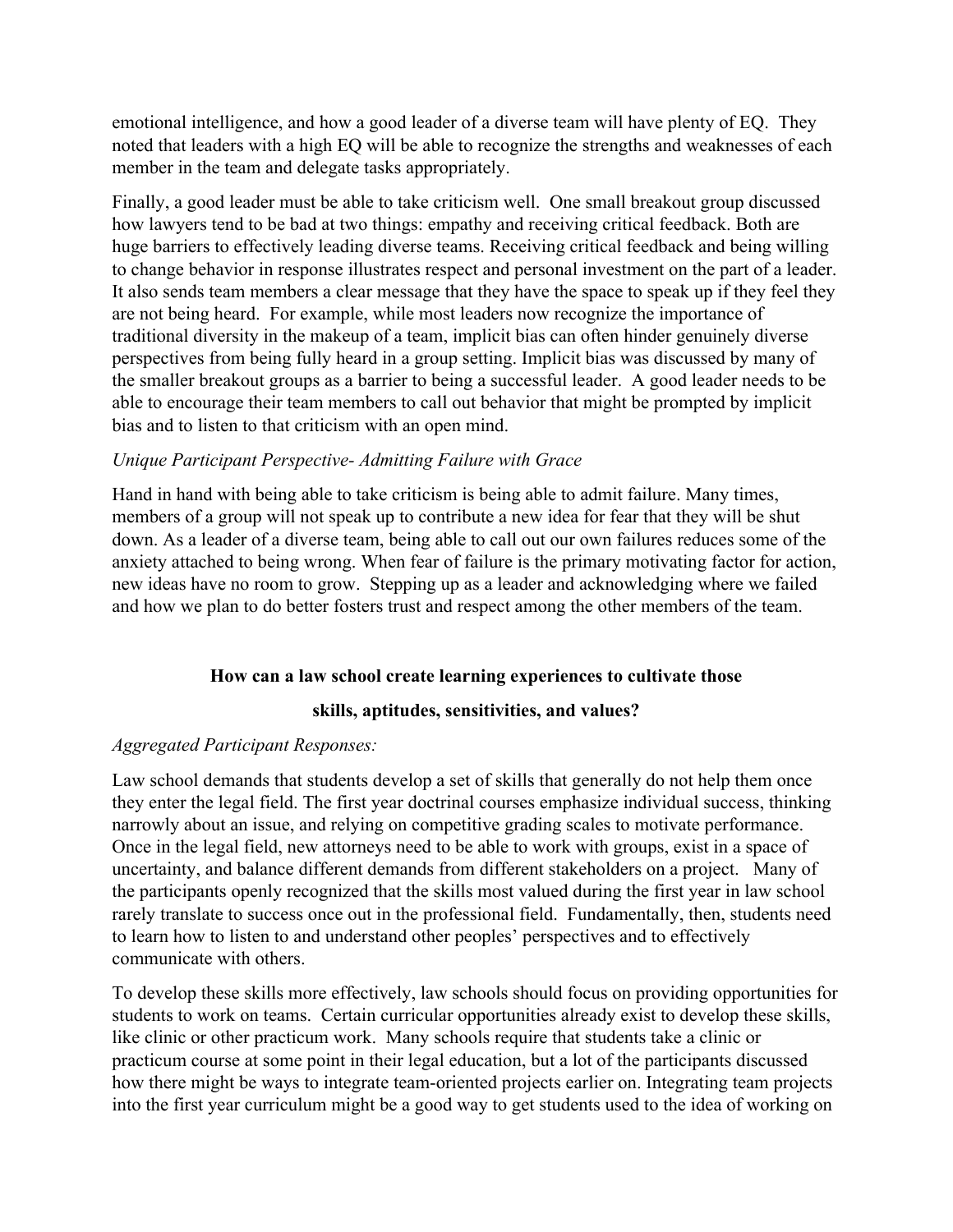teams early on in their law school career. Making sure students cannot self-select into groups with like-minded individuals will also help cultivate the ability to effectively communicate in a team setting.

Another way to cultivate leadership skills among law students might be to introduce them to the idea early on that their unique backgrounds, skills, and experiences can be assets. Again, because the first year curriculum tends to homogenize the way students think about and approach legal problems, many walk away from the first year suspecting that the perspectives they hold that do not adhere to that model are irrelevant to their professional development. One way to illustrate the value of their diversity to first year students might be to implement a program that challenges them to consider how their unique perspectives might help or hinder them in a group. This might include giving them a personality test and placing them in a group with diverse personalities and challenging them to solve a simulation problem.

#### *Unique Participant Perspective- Grades Don't Matter*

When firms recruit from elite, T-14 schools, they often look to grades to decide who the strongest candidates are. However, there is often no correlation between academic performance at an elite law school and performance as a new associate at a law firm. Firms that implement behavioral questions to screen candidates can often get a better sense of how well they will perform as an associate. Looking for three characteristics- grit, emotional intelligence, and the ability to work well on teams- is a much more effective way to determine how successful a student will be as an attorney. Grit, while hard to define, might be the ability to exist in a space of uncertainty for an extended period of time and still feel invested in the project at hand. Law schools should seek to implement programming that gives students the space to try multiple solutions for a problem and fail without it negatively impacting their grade. Because first year grades are so important and are almost entirely determined by a final exam, building in more opportunities for failure early on in law school will help cultivate some of these qualities in law students.

## **Conclusion and Design Challenge**

In reviewing the feedback from the forums, these are the most consistently expressed imperatives across all groups and all sessions relative to the forum focus of leading diverse teams in providing legal services to clients. They will form the core of our design challenge to participants in the CPEI design charrette. Members of our design teams will be given these takeaways and the charge that follows:

- Leaders embrace diversity in their working groups beyond commonly recognized identifiers;
- Leaders value diversity by creating group work environments that are not only facially inclusive but also respectful and welcoming;
- Leaders model behaviors of patience and humility and create a genuine sense of belonging among all members of the group;